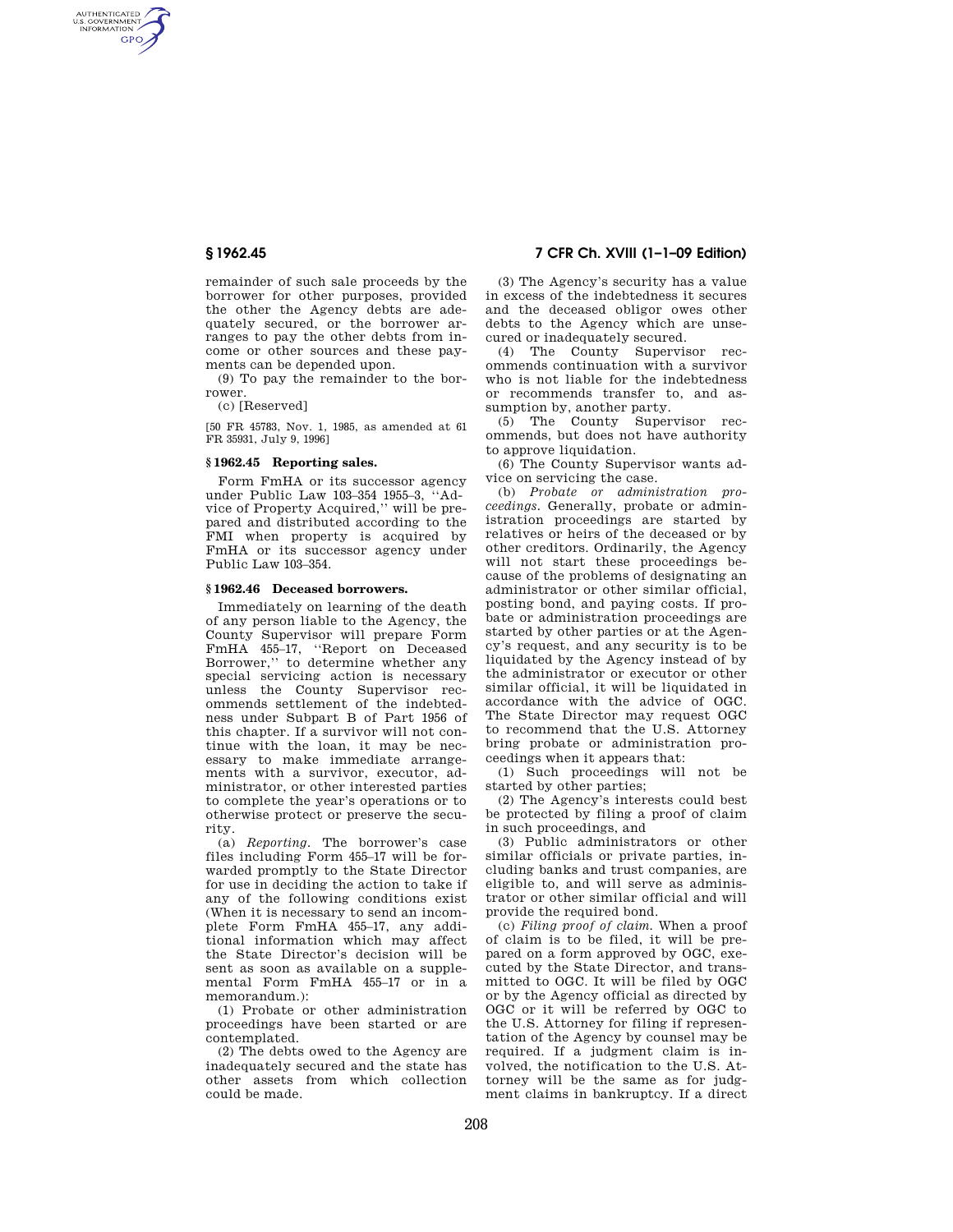# **RHS, RBS, RUS, FSA, USDA § 1962.46**

loan is involved, the proof of claim will not be prepared until the note has been assigned to the Government. A proof of claim will be filed when probate or administration proceedings are started, unless:

(1) After considering liens and priority rights of the Agency and other parties, costs of administration, and charges against the estate, the Agency cannot reach the assets in the estate except for the Agency's own security and the Agency will liquidate the security by foreclosure or otherwise if necessary to collect its claim, or

(2) Continuation with an individual or transfer to and assumption by another party is approved, and either the debt owed to the Agency is fully secured, or the amount of the debt in excess of the value of the security which could be collected by filing a claim is obtained in cash or additional security, or

(3) The debt owed to the Agency by the estate is settled under Subpart B of Part 1956 of this chapter, well ahead of the deadline for filing proof of claim.

(d) *Priority of claims.* (1) Each secured claim will take its relative lien priority to the extent of the value of the property serving as security for it. These claims include those secured by mortgages, deeds of trust, landlord's contractual liens, and other contractual liens or security instruments executed by the borrower or real or personal property. However, tax, judgment, attachment, garnishment, laborer's, mechanic's, materialmen's, landlord's statutory liens, and other noncontractual lien claims may or may not be secured claims. Therefore, if any noncontractual claims are allowed as secured claims and the Agency claim is not paid in full, the advice of OGC will be obtained as to whether they constitute secured claims and as to their relative priorities.

(2) Unsecured claims will be handled as follows:

(i) The remaining assets of the estate, including any value of security for more than the amount of the secured claims against it, are to be applied first to payment of administration costs and charges against the estate and second to unsecured debts of the deceased.

(ii) If the total of the remaining assets in the estate being administered is not enough to pay all administration costs, charges against the estate, and unsecured debts of the deceased, the Government's unsecured claims against the remaining assets will have priority over all other unsecured claims, except the costs of administration and charges against the estate. Under such circumstances unsecured claims are payable in the following order of priority:

(A) Costs of administration and charges against the estate unless under State law they are payable after the Government's unsecured claims. Such costs and charges include costs of administration of the estate, allowable funeral expenses, allowances of minor children and surviving spouse, and dower and curtesy rights.

(B) The Government's unsecured claims.

(3) A State supplement will be issued as needed taking into consideration 31 U.S.C. §3713 lien waivers and subordinations, and notice and other statutory provisions which affect lien priorities.

(e) *Withdrawal of claim.* It may not be necessary to withdraw a claim when it is paid in full by someone other than the estate or when compromised. However, when it is necessary to permit closing of an estate, compromise of a claim, or for other justifiable reasons, the State Director will recommend to OGC that the claim be withdrawn on receipt of cash or security, or both, of a value at least equal to the amount that could be recovered under the claim against the estate. When the Agency keeps existing security, arrangements must be made to assure that withdrawal of the claim will not affect the Agency's rights under the existing notes or security instruments with respect to the retained security. In some cases, with OGC's advice, the claim may be properly handled without filing a formal petition for withdrawal of the claim. However, if the claim has been referred to the U.S. Attorney, or if a formal withdrawal of the claim is necessary, the matter will be referred by OGC to the U.S. Attorney.

(f) *Liquidation of security.* When the County Supervisor determines that the account of a deceased borrower is in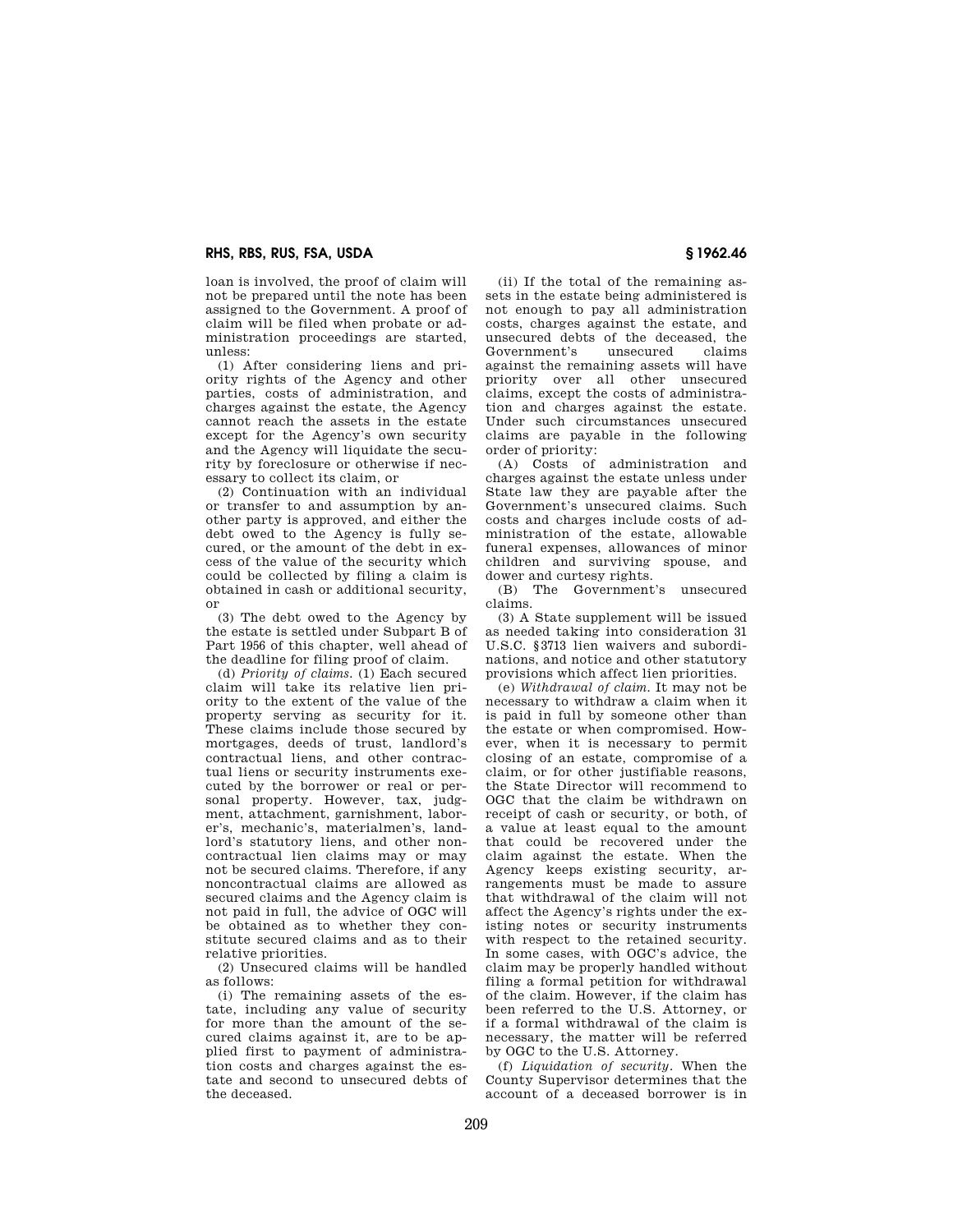monetary or nonmonetary default, and liquidation is necessary because no survivor or third party has applied to assume the borrower's the Agency loan, chattel security and real estate security will be liquidated promptly in accordance with this subpart and subpart A of part 1965 of this chapter. Before liquidation, the notices required by subpart S of part 1951 of this chapter will be sent to the executor of the estate and/or other appropriate person(s) or entity(ies) as advised by OGC. If a suvivor(s) or heir(s) who will continue with the borrower's operation applies for servicing, the Agency will determine whether these individuals meet the requirements of paragraph (g) of this section. If a third party who will not continue with the borrower's operation applies for servicing, the requirements of §1962.34 of this subpart, or §1965.47 of subpart A of part 1965 of this chapter, as applicable, must be met. To qualify for servicing, the eligibility<br>and feasibility requirements in and feasibility requirements in §1951.909 of subpart S of part 1951 of this chapter must also be met. However, the borrower's estate is not eligible for servicing. After the provisions of subpart S of part 1951 of this chapter have been complied with, and the opportunity to appeal has expired, the State Director will request OGC to effect collection if the proceeds from the sale of security are insufficient to pay in full the indebtedness owed to the Agency and other assets are available in the estate or in the hands of heirs.

(g) *Continuation of secured debt and transfer or security.* When a surviving member of a deceased borrower's family or other person is interested in continuing the loan and taking over the security for the benefit of all or a part of the deceased borrower's family who were directly dependent on the borrower for their support at the time of the borrower's death, continuation may be approved subject to the following:

(1) Any individual who is liable for the indebtedness of the deceased borrower may continue with the loan provided that individual can comply with the obligations of the notes or other evidence of debt and chattel or real estate security instruments and so long as liquidation is not necessary to pro-

# **§ 1962.46 7 CFR Ch. XVIII (1–1–09 Edition)**

tect the interest of the Agency. When an individual who is liable for the indebtedness is to continue with the account, Form 450–10, ''Advice of Borrower's Change of Address or Name,'' will be sent to the Finance Office to change the account to that individual's name. A new case number will be assigned or, if the continuing individual already has a case number, that number will be used regardless of whether that individual assumed all or a portion of the amount of the debt owed by the estate of the deceased.

(2) When a surviving member of a deceased borrower's family, a relative or other individual who is not liable for the indebtedness desires to continue with the farming or other operations and the loan, the State Director may approve the transfer of chattel or real estate security or both to the individual and the assumption of the debt secured by such property without regard to whether the transferee is eligible for the type of loan being assumed, subject to the following conditions:

(i) The transferee will continue the farming or other operations for the benefit of all or a part of the deceased borrower's family who were directly dependent on the borrower for their support at the time of death.

(ii) The amount to be assumed and the repayment rates and terms will be the same as provided in §1962.34(a) of this Subpart.

(iii) The State Director determines that the continuation will not adversely affect repayment of the loan.

(iv) The transferee has never been liable for a previous Farm Loan Programs direct farm loan or loan guarantee which was reduced or terminated in a manner that resulted in a loss to the Government.

(3) In determining whether to continue with individuals, whether they are already liable or assume the indebtedness, all pertinent factors will be considered including whether:

(i) Probate or administration proceedings have been or will be started and, with OGC's advice, whether the filing of a claim on the debt owed to the Agency in such proceedings is necessary to protect the Agency's interests.